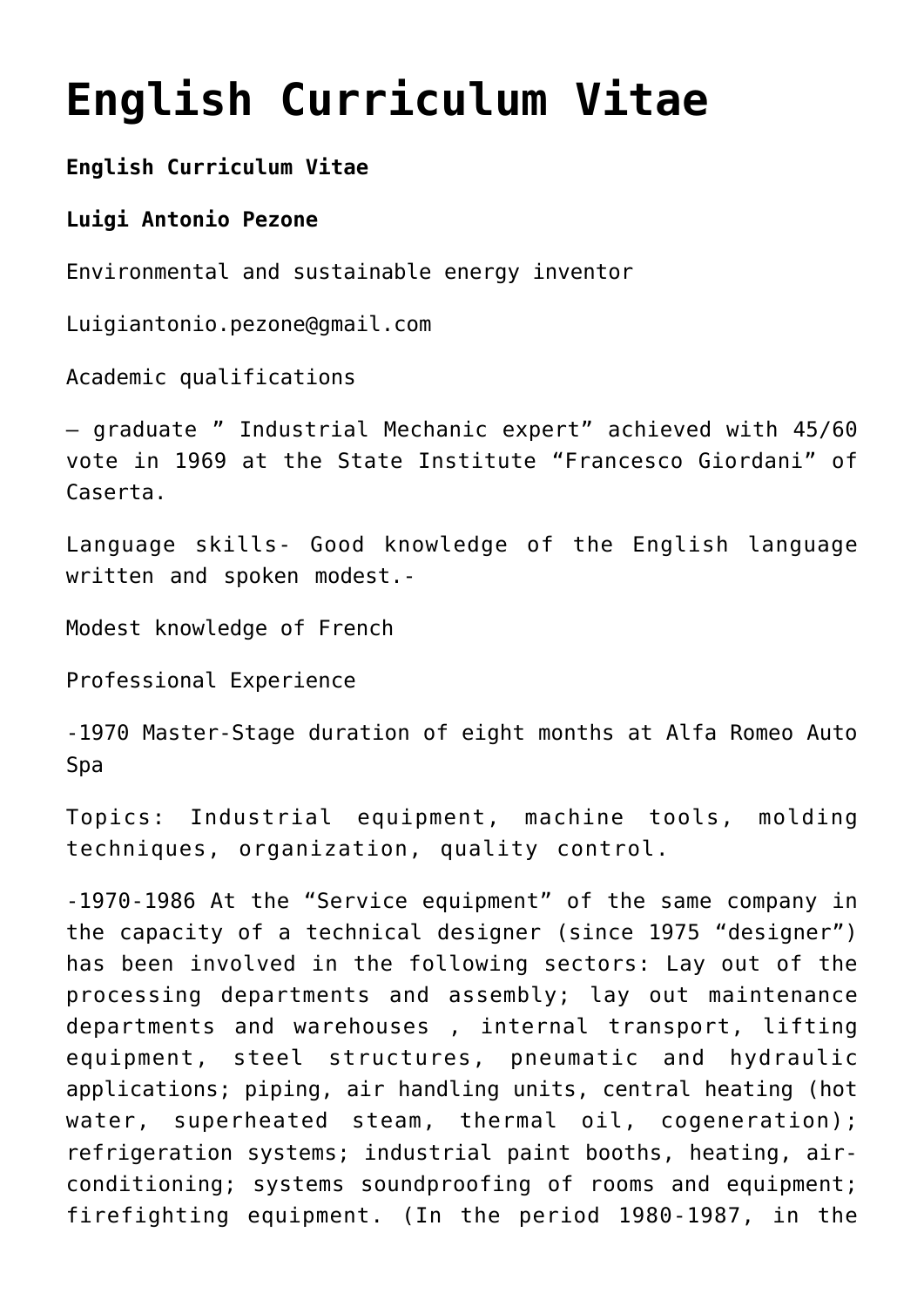normal course of business of the establishment, in his spare time, he developed an intense design activity in the same private sectors).

-From 1987 to the end of 2004 he was in charge of the "Mechanical Systems and Plumbers" of a media installation company is certified ISO 9001: ing. A. Caccavale and C. sas di Casandrino (Na) operating in Italy and abroad, specializing in the areas of: water pumping, water purification, technical installations of industrial plants.

In the areas mentioned dealt with: cost estimates, technical inspections, detailed design and / or maximum (mechanical, hydraulic, masonry), technical reports, technical specifications; investigations of purchases, purchases of machinery, equipment, control instrumentation, construction materials and consumables; supervision to construction in the workshop, to work in assembling, commissioning, operation, maintenance in extraordinary; accounting work progress.

 – Since October 2006 he is retired and develops projects and patents mechanical and plumbing systems, in particular in the environmental sector.

List of main works and the companies clients, to whom he has participated in recent years

(Chronological order starting from 1985)

1) Conmec Projects – Naples

Technological Systems plant I.A.M. Brindisi: Central Heat with 3 thermal oil boilers for hot water production with a capacity of 3,000,000 Kcal / h each, refrigeration unit with 4 groups of the potential of 1,300,000 fr. / h each and n. 4 cooling towers with a capacity of 1,450,000 fr / h, air treatment with n. 4 groups with an air flow of 200,000 cubic meters / h, fire fighting systems, air fumes from paint, water treatment plant, fire fighting systems, distribution networks fluids.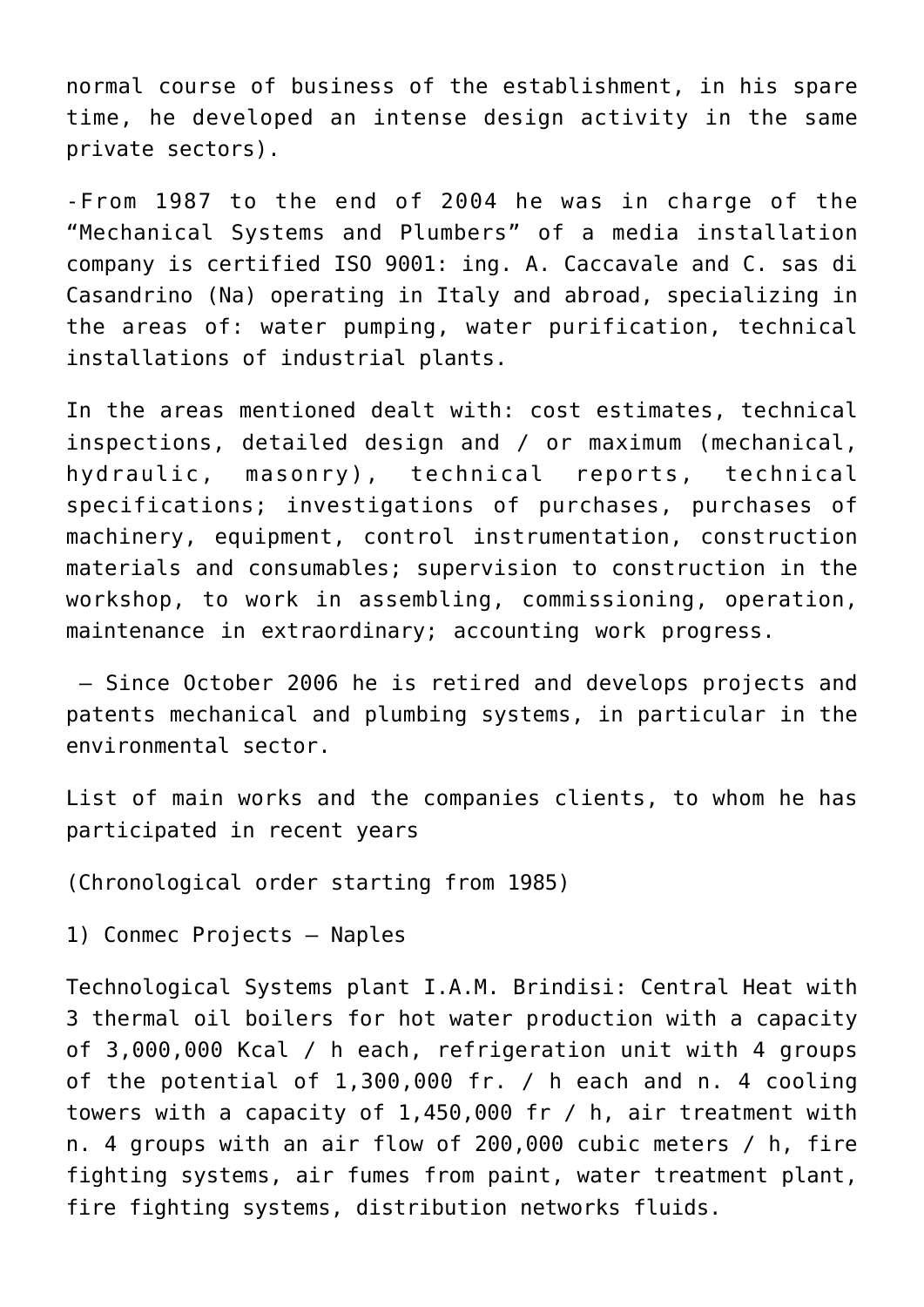2) Soc Empire – Naples

Technological systems of the building and touch-up paint dusting Management governmental Circumvesuviana: Thermal power station with a capacity of 700,000 kcal / h, air handling capacity  $60,000$  m<sup>3</sup> / h, suction system and shoot down chin dust, smoke detectors, production and distribution of compressed air networks fluid distribution.

3) Soc Empire – Naples

Soundproof box diagnosis engines and brake test for the soc. Alfa Romeo Auto: Structure box, air extraction and air treatment  $(110,000 \text{ m}^3 / \text{ h})$ 

4) soc. Empire – Naples

Cabins leak tests for commercial vehicles soc. SOME.PRA: Masonry structures cabins plumbing, floor conveyor vehicles. The work with the company, ing. A. Caccavale S.A.S.

5) Emit Spa – Milan

Central lifting Scudillo for Aman (Naples). Vertical split case pumps: 3 x 500 l / sec h 60 m, 2 x 750 l / sec h 60m.

6) Superintendency Department of Public Works Basilicata – Potenza. Technological systems of the plant Intesa of Maratea (PZ): Production and distribution of steam, compressed air, plumbing, air conditioning offices.

7) CBR srl – Naples. Ventilation systems Galleries AMAN Naples.

8) Worthington Spa – Desio (MI). Aqueduct of Campania westcentral lifting of Cassino.

Vertical split case pumps: X1500 6 l / h 134 m sec.

 9) Reclamation Consortium of Central Sardinia (NU) Central lifting of S. Simone.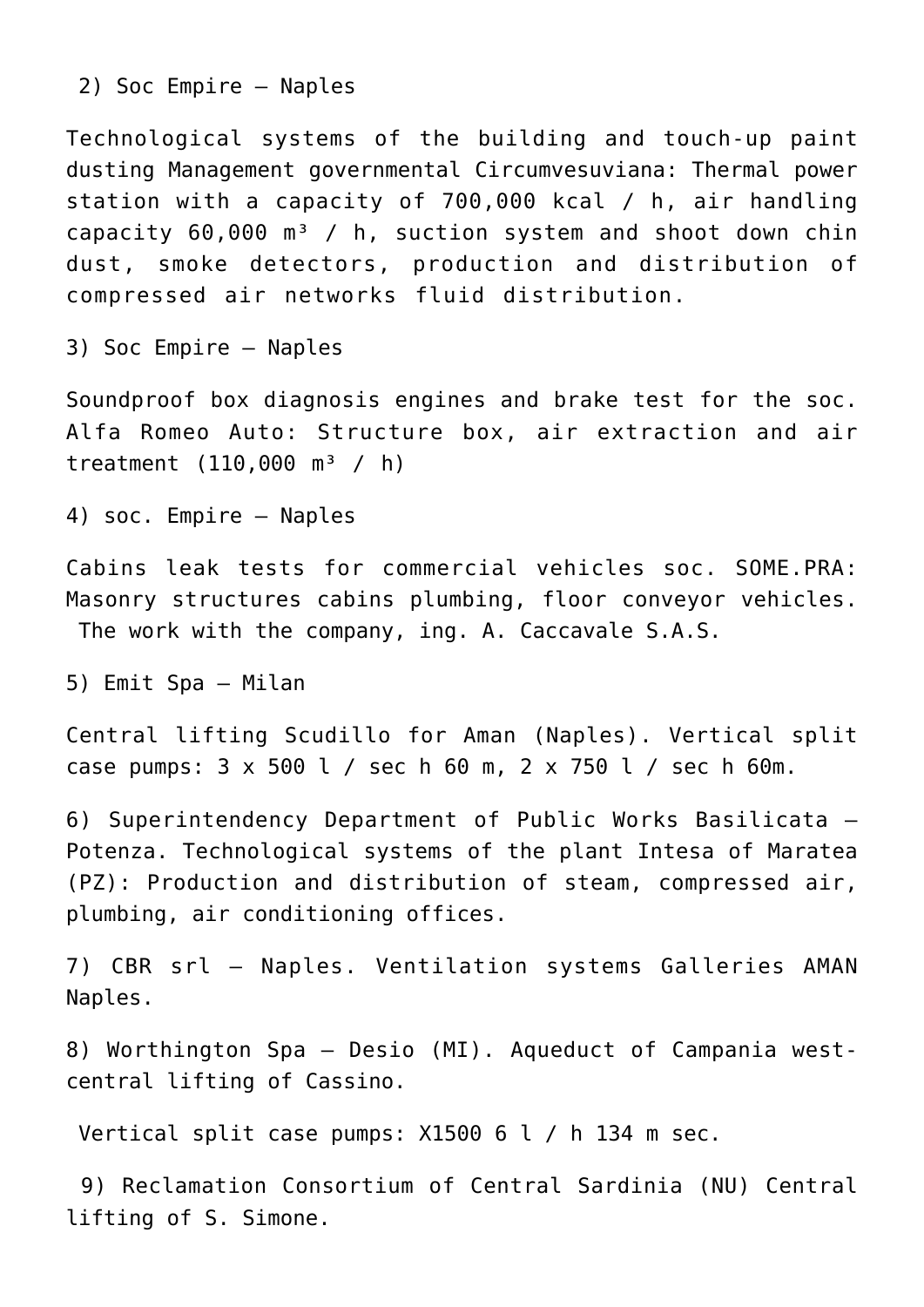Electric Vertical axis: 7 x 170 l / h 102m sec.

 10) Land Reclamation and Lower Right Trigno Biferno – Termoli  $(CB)$ 

N. 3 central lifting pumps with vertical axis: 4 x 370 l / sec h 62 m -5 x 358 l / sec h 65 m, 3 x 35 l / sec h 56 m 5 x 350 l / sec h 66 m, 4 x 201 l / sec h 82 m.

11) Consortium Inter-High Heat – Avellino. N 3 central lifting in Volturara electropumps with horizontal and vertical axes 5 x 40 l / sec h 180 m, 2 x 50 l / h 340 m sec, 2 x150 l / h 170 m sec.

12) Coin south – Rome Central lifting Palomonte and San Gregorio Buccino with vertical electric pumps

4 x 86 l / sec h 190 m.

13) Pianfei sas-Naples Technological systems at the Cassino plant: boiler 165,000 kcal / h, central cooling 42,000 fr / h, cooling offices, central thermal oil 800,000 kcal / h, fluid distribution networks, production and distribution of compressed air, sprinkler system.

14) Ministry of Agriculture – Tunisia. Central lifting on the water for the irrigation sector Medjerdah Tebourba: 4 x 950 l / sec h 85 m, 4 x 430 l / sec h 93 m, 5 x 365 l / sec h 97 m, 3 x 250 l / sec h 70 m,

2 x 80 l / sec h 61 m, 4 x 172 l / sec h 61m.

15) Company consortium High Heat-Avellino Lift system Beardo Source: Horizontal split case pumps and multicellular: 2 x 70 l / sec h 280 m, 3 x 260 l / sec h 67 m variable speed.

16) Construction Dondi spa – Rovigo. Central lifting from Cassano (AV): Vertical electric pumps:

2 x 500 l / h 300 m sec.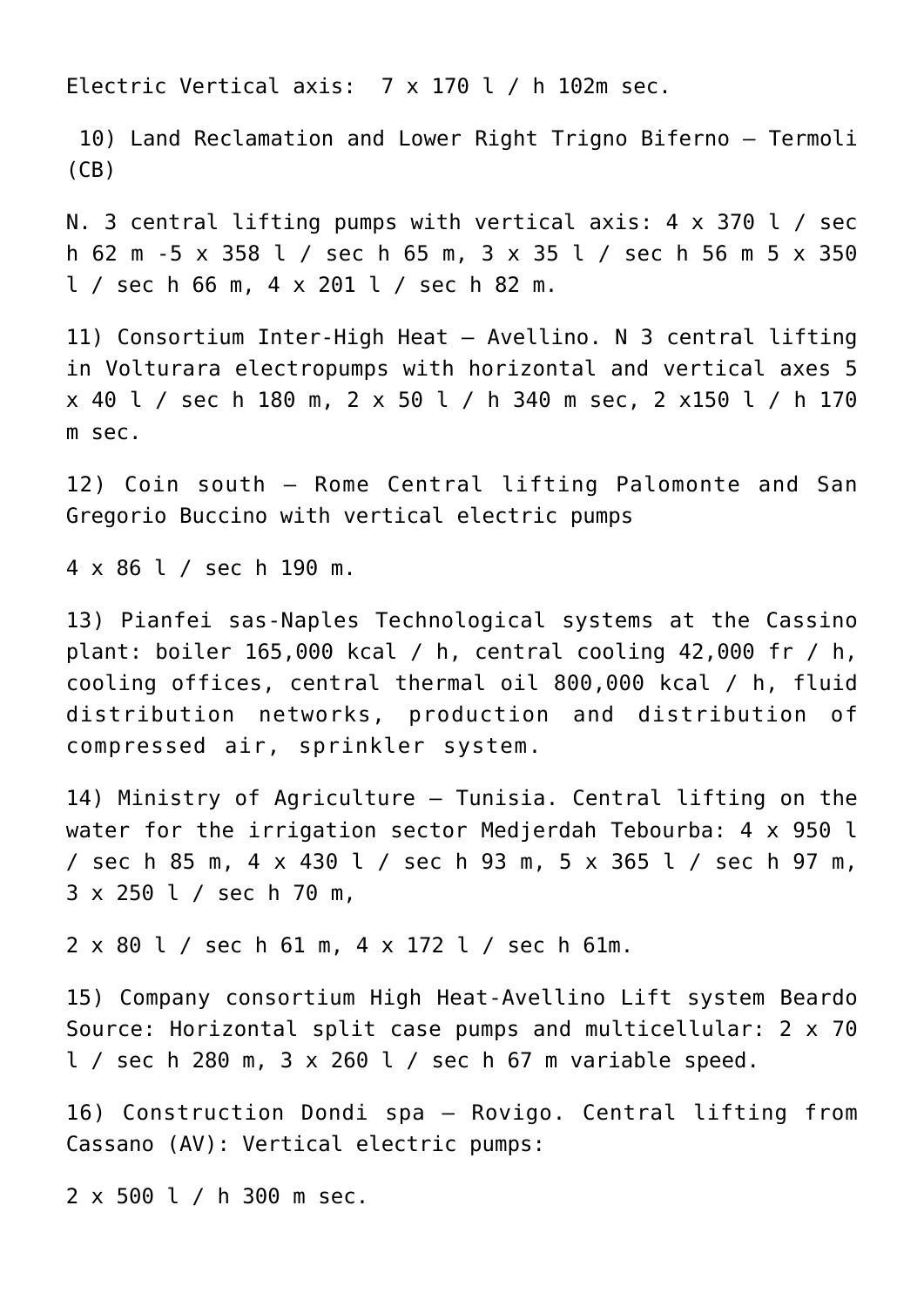17) Consortium Pontine reclamation – Latina. Pumping station of Gricilli: 3 x 1150 l / h sec 8.5 m,

2 x 1100 l / h sec 9.6 m.

18) Reclamation Consortium of Rieti plain – Rieti. Pumping station of Reopasto:  $5 \times 2000$  l / h 13.4 sec m.

19) Reclamation Consortium of Rieti plain – Rieti Pumping station of Ripa Sottile: Electromechanical works and maintenance of n. 4 ring electric siphon Riva Calzoni g 9000 l / sec, h 4.5 m, cad.

20) Consortium for the reclamation of the Liri valley Cassino (FR). Central lifting pumps with single impeller horizontal: 5 x 225 l / sec h 51 m, 4 x 35 l / sec h 15 m, 6 x 234 l / sec h 51 m, 4x 78 l / sec h 32 m, 4x 256 l / sec h 32 m.

21) Cogefar Impresit – Sesto San Giovanni (Mi). Central lifting of the source of Gari Cassino. Vertical split case pumps: 8 x 1000 l / h 12 m sec.

22) onas Tunisia. N. 5 activated sludge wastewater treatment plants for the city of Zarzis, Mahres, Ourdanine,-Kalaa Sghira, Saiada.

23) CAPS-Sorrento (NA). Electromechanical equipment and instrumentation for remote monitoring and research of the aqueduct losses of the Sorrento peninsula.

24) Safab Rome. Central lifting of S. Modestinus – Consortium High Heat Avellino. Horizontal multistage pumps: 4 x 80 l / h 385 m sec.

25) Impregima – Casagiove (CE) – Cagliari ESAF. Central lifting Monte Ruju. Horizontal multistage pumps:

5 x 48 l / h 300 m sec.

26) Land Reclamation Lower Valley Coghinas-Sassari. N. 3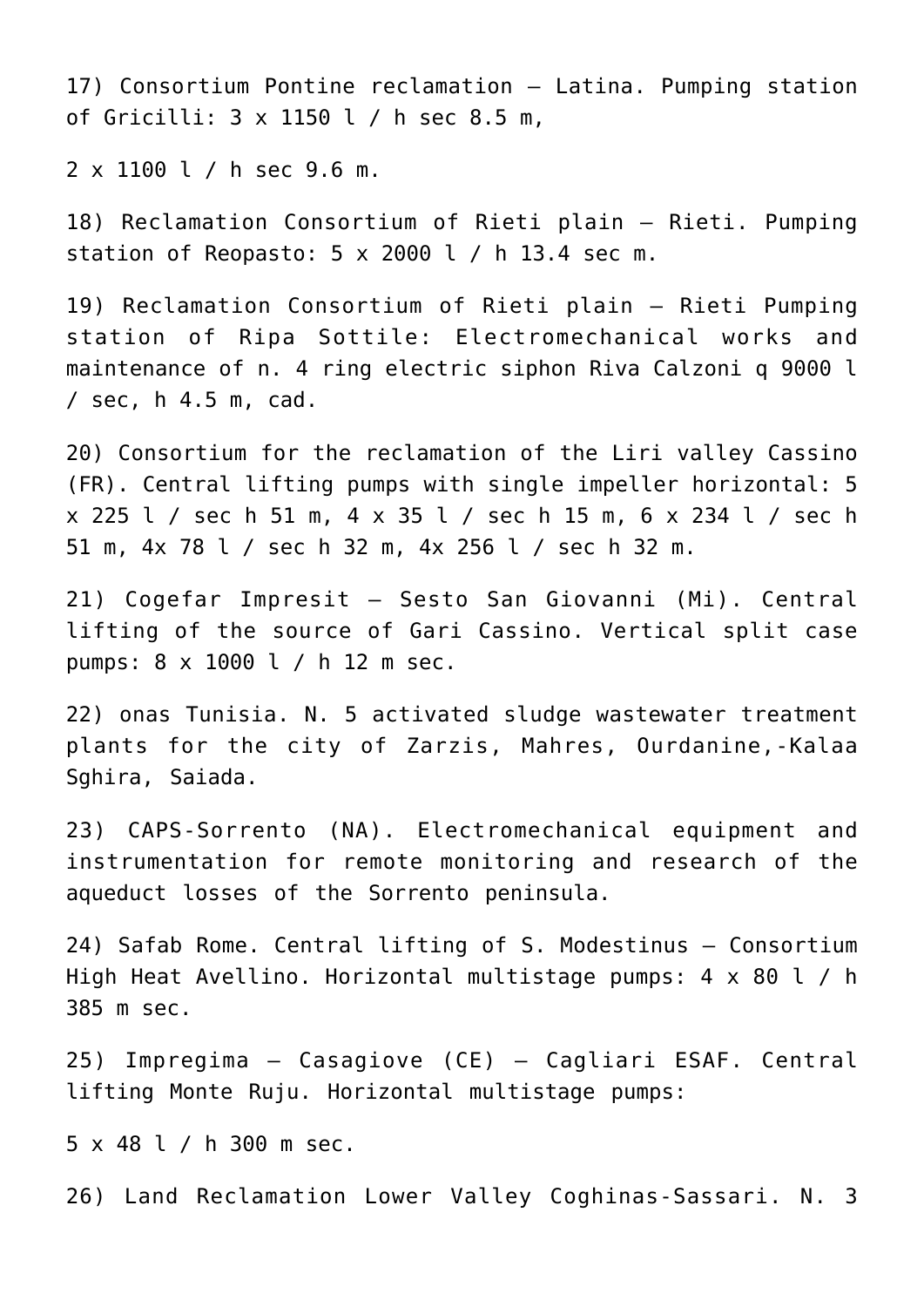Lifting systems with electric pumps with vertical axis: 4 x 320 l / sec h 64 m, 3 x 100 l / sec h 63 m, 3 x 80 l / s and 75 m h. 27) E.A.F. Cagliari. Central lifting Simbirizzi. Electric double suction horizontal split case: 4 x 470 l / sec h 42 m. 28) S.M.L.T. Tunisia. Drying plant Sand and pneumatic conveying flow 1 mc / h

29) Consortium for the reclamation of the plain Terralba and Arborea (OR)

Ranked 3 Central lifting in the work of reclamation of the area-II lot. Electric Vertical axis:

4 x 332 l / sec h 54 m, 4 x 166 l / sec h 54 m, 4 x119 l / sec h 24 m.

30) Construction Company Giuseppe Maltauro – Vicenza. Lifting system of Monteleone Rocca (SS)

Horizontal multistage electric pumps: 4 x 200 l / h 260 m sec,

31) FISIA spa – Cascina Vica Rivoli (TO). Wastewater treatment plant Capri Marina Loc Fingernail

32) Seas Umbertide (PG) Consortium Stornara and Tara-Taranto. Lift system in place Gennarini.

Multi-stage vertical electric pumps: 5 x 225 l / h 132 m sec.

33) FISIA spa-Cascine Vica Rivoli (TO). Wastewater treatment plant ASI Caltagirone: the extension works.

34) Autonomous Body for the Apulian Aqueduct – Bari

Sewage treatment plant Morciano of Leuca for the treatment of urban sewage and the towns of Morciano Hello.

35) By Vincenzo spa. EAF Cagliari-Central lifting the tank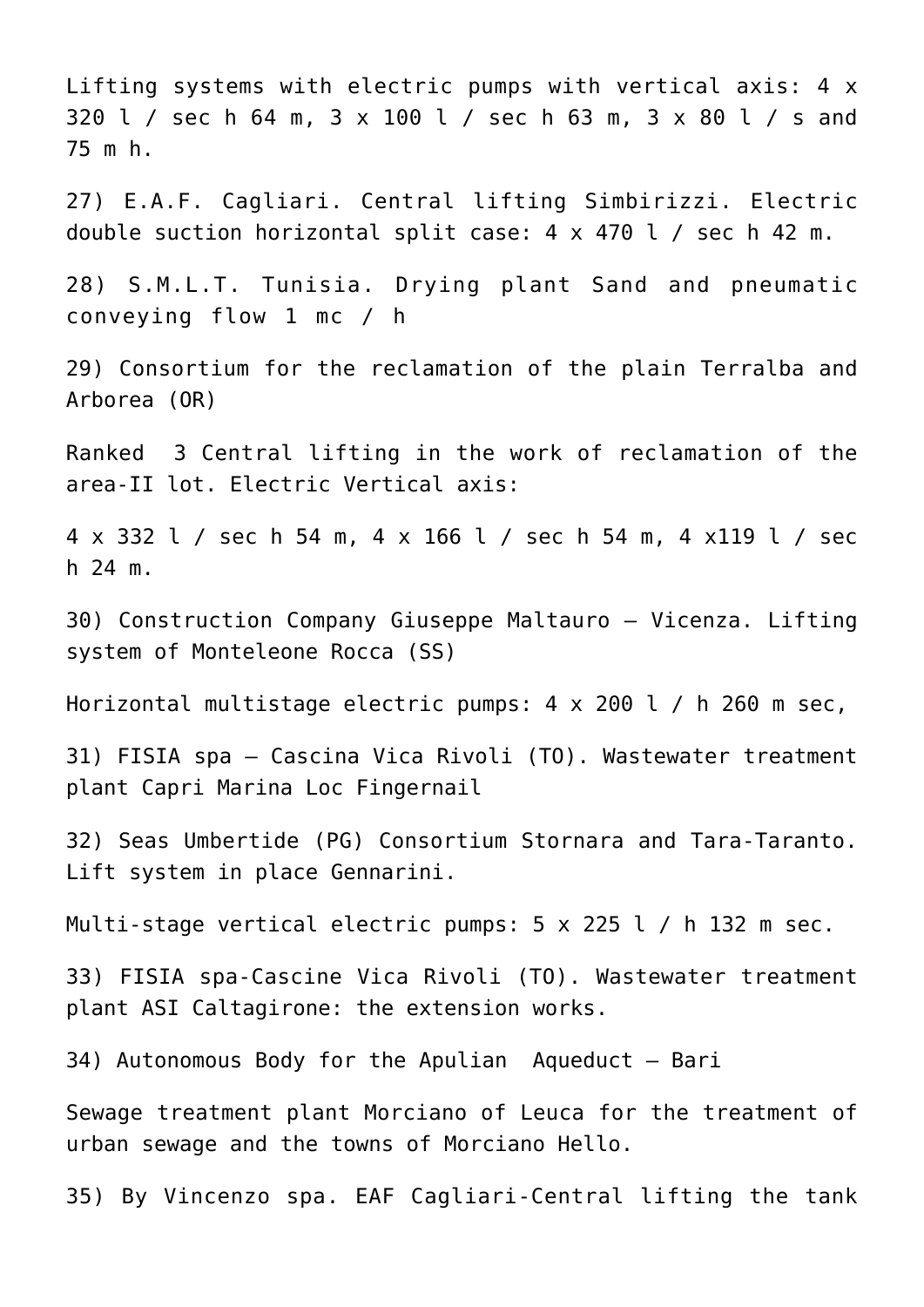Simbirizzi 1st lot. Electric double suction horizontal split case: 4 x 500 l / sec h 45 m, 2 x 250 l / sec h 45 m variable speed.

36) Seccagrande Consortium Ltd – Agrigento Ranked # 3 Lifting sewage pumps with sommergili and dry chamber: 9 x 200 l / sec h 45 m

 37) Safab spa – Rome – Consortium High heat Avellino. Central lifting and well field in San Lorenzello (BN).

Horizontal multistage pumps: 2 x 50 l / h 200 m sec, 2 x 25 l / h 200 m sec, Submersible pumps:  $4 \times 30$  l / h 180 m sec.

 38 /)-CRDA Bizerte – Tunisia. Lezdine II & III. N 2 systems for sand and water pumping for irrigation.

39) Lands Reclamation Consortium of Apulia – Bari. Work on the rigging of n. 33 irrigation wells in different parts of the agricultural province of Bari.

N. 33 submersible pumps: average flow 25 l / sec, average prevalence 300 m, powers inst. medium

160 kw.

41) Safab spa – Rome – Siciliano Agricultural Development Authority (ESA). N. 2: Lifting plants for irrigation in the district Eleuterio.

42) Siba srl – Milano. Wastewater treatment plant of Albano Lazio.

43) Provera e Carrassi spa – Rome – Reclamation Consortium of Nura. Lift system to fear-Cuga. Electric split-case, doublesuction, horizontal axis: 3 x 1000 l / h 98 m sec, 3 x 500 l / sec h 98 m,

44) City of San Giorgio La Molara (BN),Sewage treatment plant in the village.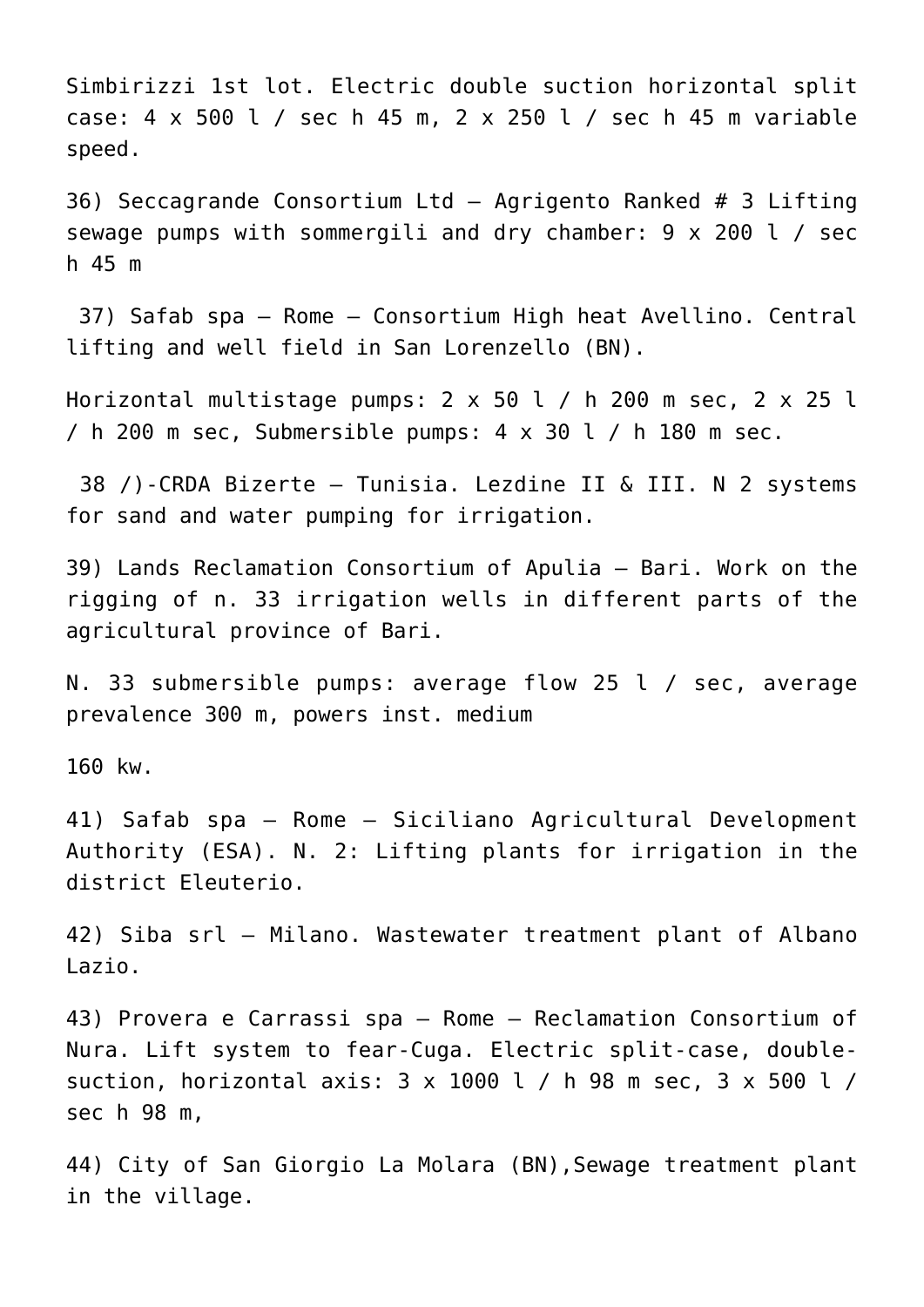45) Liguria Region – Municipalities of Imperia and San Remo (IM). Lift system A.M.A.I. E. Split case pumps and horizontal multistage: 4 x 250 l / sec h 170 m, 1 x 25 l / h sc 170 m.

46) C.C.C. spa-Musile di Piave (VE) – Cagliari ESAF. Electromechanical works related to four lifting equipment.

47) Euroeco-Rome – eastern area of Naples. Electromechanical works for two sewage pumping systems with solids separation and deodorization.

48) ITER spa Naples – City of Pozzuoli. Electromechanical works for two sewage pumping systems with solids separation and deodorization.

49) CRDA – Nefza – Tunisia. N. 1 plant for sand and water pumping for irrigation.

50) CRDA – Goubellat – Tunisia. N. 2 plants for sand and water pumping for irrigation.

51) Impregilo SpA – Sesto San Giovanni (MI)-EAF Cagliari. Electromechanical works at the central lifting Mulargia: Vertical electric 5x 1000 l / h 225 m sec, n. 8 air cases from 70 to 30 mc branded bar,

valves PN 40 DN 200-450-600-800-1200-1800, Sprinkler system electrical transformers,

Fire extinguishing system fabbr, technical services, Irrigation green areas.

52) Passavant spa (MI) – EAF Cagliari. Electromechanical water purification plant in Settimo San Pietro.

53) Consortium of Reclamation Emiliano Romagnolo (BO). Electromechanical works for adaptation and expansion of pumping stations and Crevenzosa Pieve di Cento.

54) ICAR s.p.a. (NA)  $\neg$  - Consortium of Reclamation Lower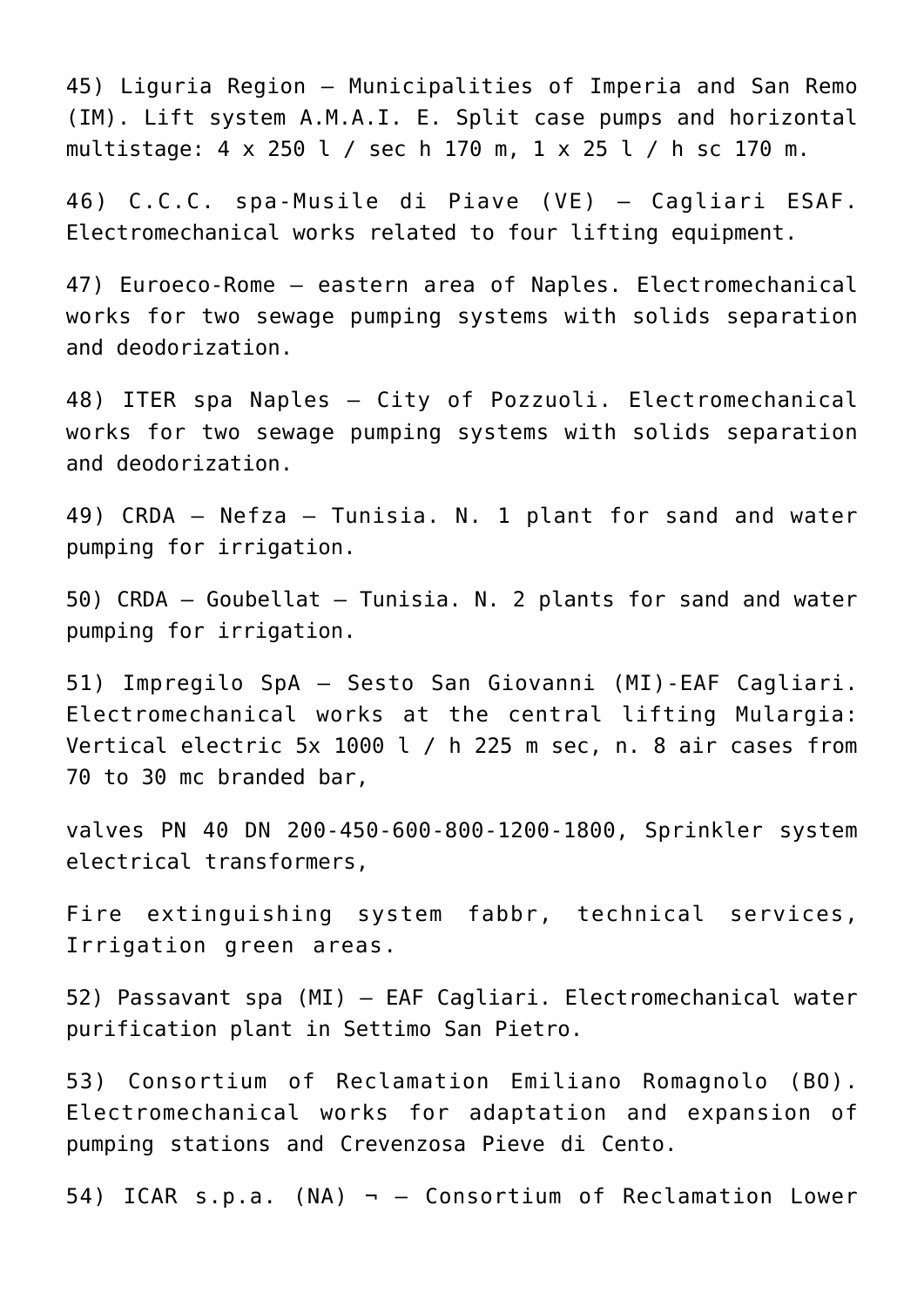Volturno. Lift system in the territory of Santa Maria La Fossa. Electric split-case, double-suction, vertical axis: 4 x 400 l / sec h 66 m, 2 x 300 l / sec h 66 m, 2 x 150 l / sec h 66 m.

55) Iter s.p.a. (NA). Wastewater treatment plant multifunctional center of Casoria.

56) Safab s.p.a. Rome ACEA. Expanding treatment plant Cobis

LIST AND REFERENCES OF **DEPOSITS OF PATENTS.** 

1) European patent N. 074251919 del 28/11/2007, published 28/11/2007. Phosphor removal from detergents wastewater and greywater recycling system for flushing toilets.

2) Patent No 0001389441 of 12/06/2008 registered the 27/06/20011. Recovery and recycling system for treatment of sewage and agricultural leaching.

3) Patent Number 0001389442 registered on 27/06/2011. System for household appliances use with recovery plants and dephosphatisation domestic Water.

4) Patent Number 0001399595 registered the 26/04/2013. Sedimentation combined system with dehydration and chemical stabilization of the sludge with calcium powders.

5) patent demand of 28/10/2009. Cisterns for expurgated with dehydration and chemical stabilization of sludge with calcium powder.

6) Demand patent of 22/06/2010 covered deprating system for river and urban waters with CO2 recovery and neutralization.

7) Demand patent of 07/10/2010. Alkalizers marine wastewater treatment plants with recovery and CO2 consumption

8) Patent N. 0001403863 of 02/02/2012 registered 08/11/2013 Global urban local sewage treatment plants with capture and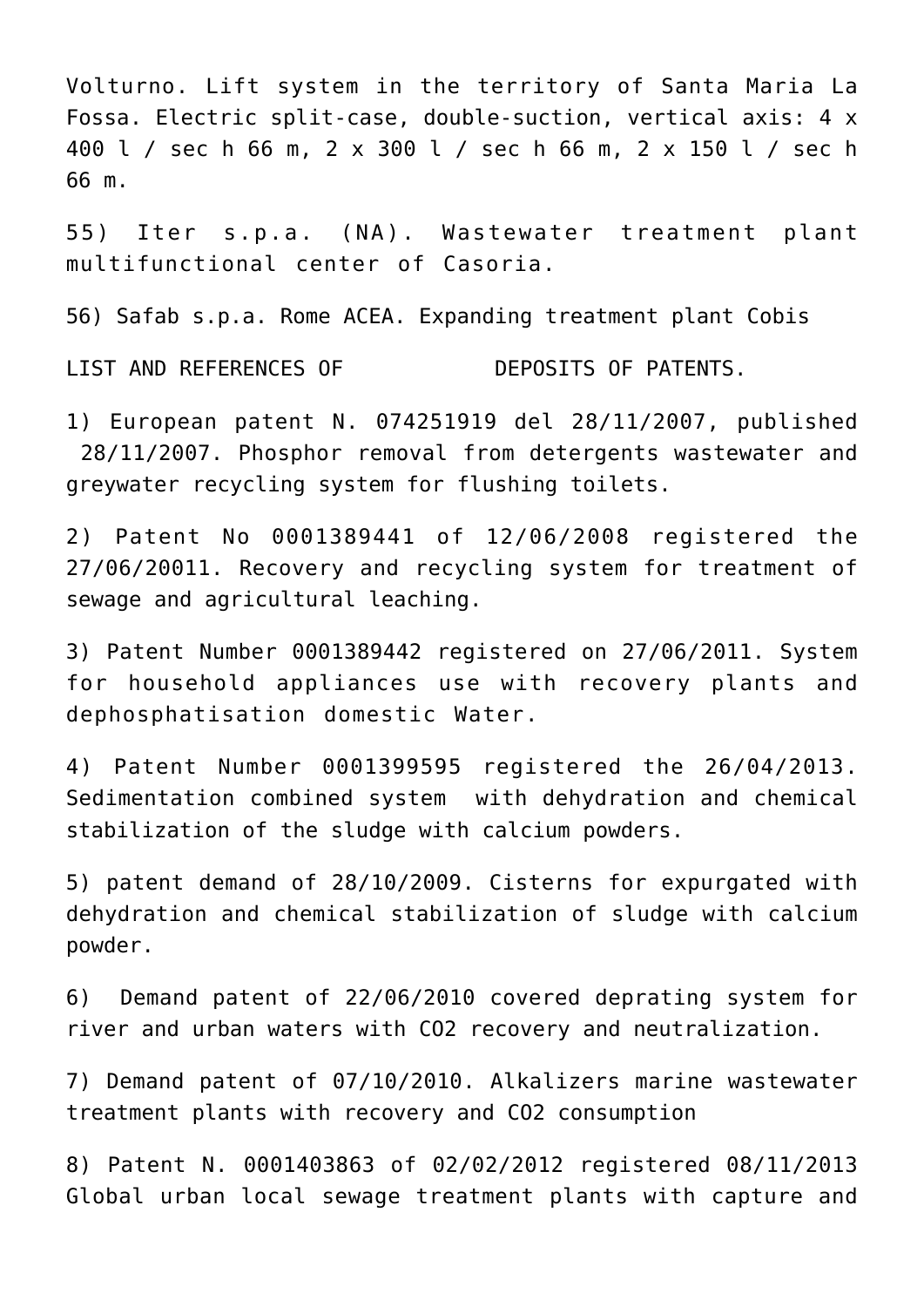neutralization of CO2 and smog.

9) International patent of 19/11/2012 synergistic plant digestion, dehydration and composting linear PCTIT2013000315 N. Patent WO2014/076725.

10) International patent of 19/11/2012. Capture cooling purification chimneys. PCTIT2013000314 N. Patent WO2014/076724

11) International patent of 19/11/2012. Global synergy plants for depuration, biomass production and thermoelectric cogeneration PCTIT2013000317 N. Patent WO2014/076727

12) International patent of 19/11/2012. Vertical synergic buildings for co2 and water depuration plus biomass production. PCTIT2013000316 N. Patent WO2014/076726

13) Patent demand of 13/05/2014 n. 102014902260232 Tower of air filtration and heat exchange with geothermal well.

14) Patent demand of 03/09/2014 n. 102014902290390. Marine floating pumping stations for artificial welling

15) Patent demand of 06/10/2014 n. 102014902298581. Submerged hydroelectric plants for energy production, oxygenation of seabed and artificial welling

16) Patent demand of 04/09/2015 n. 102015000048792 Perpetual current generators with compressed air or gas and water recycling.

17) patent demand of 07/09/2015 n. 102015000048796 Pumps and turbines with dual power supply

18) Patent demand of 08.06.2016 n. 102016000057968 Vertical desalinators – demineralizers by ion exchange with hydroelectric energy production

19) Italian patent Patent demand of 08/06/2016 N. 102016000058416 Floating system with extruded polyethylene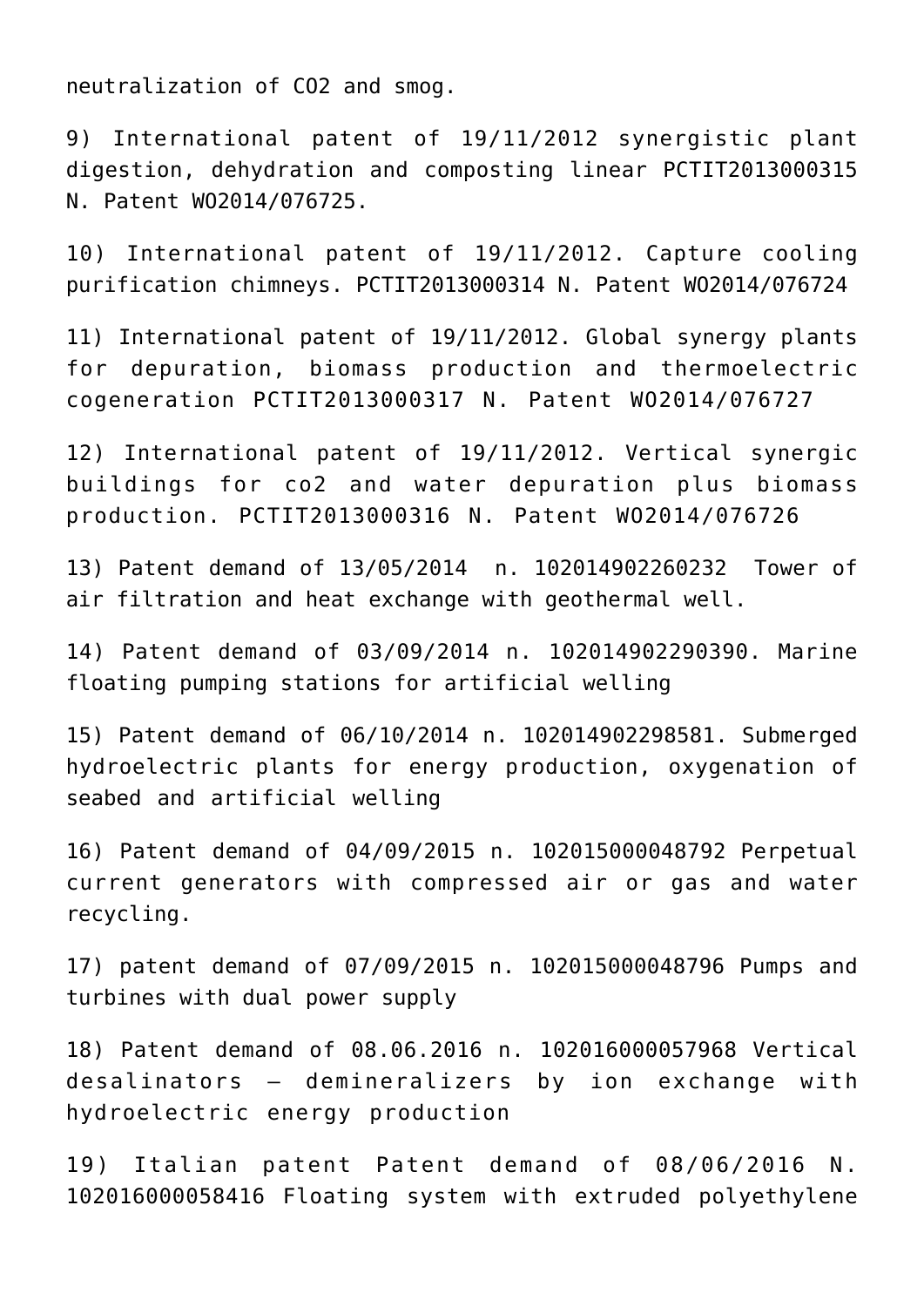pipes, ribbed, reinforced and filled with polystyrene.

20) Patent demand of 08/06/2016 n. 102016000058018 Floating system, hydroelectric, desalter, extractor of calcium and carbon from marine deep water.

21) Patent demand No. 102016000066396 of 27.06.2016, Autoclave system for water pumping, hydroelectric energy producer.

22) Italian patent Demand patent of 26/08/2016 n. 102016000087373 dated Hydroelectric power auto with peripheral torque to the wheels.

23) Demand patent of 08/09/2016 n. 102016000111938 Pressurized submerged hydroelectric plants in basins with lifting and oxygenation.

24) Demand patent of 08/09/2016 n. 102016000111939 Pressurized submerged hydroelectric plants in wells with lifting and oxigenation.

25) Demand patent of 23/12/2016 n. 102016000130510 Pressurized domestic hydraulic system, producer of hydroelectric energy.

26) International patent del PCTIT20160000202 dated 31/08/2016 WO2017/042847 Double power pumps and turbines separated until to the impeller.

27) Demand patent of 01/06/2017 n. 102017000059993 Pressurized hydroelectric aerospace transportation system with turbochargers and injection of compressed air.

28) Italian patent filing no.102018000004864 dated 26/04/2018 Mini water purification system for domestic water producers.

29) Italian patent deposit n.102018000005791 dated 28/05/2018, artificial heart oxygenator of blood, autonomously energetically

30) Italian patent deposit n.102018000010001 dated 02/11/2018,